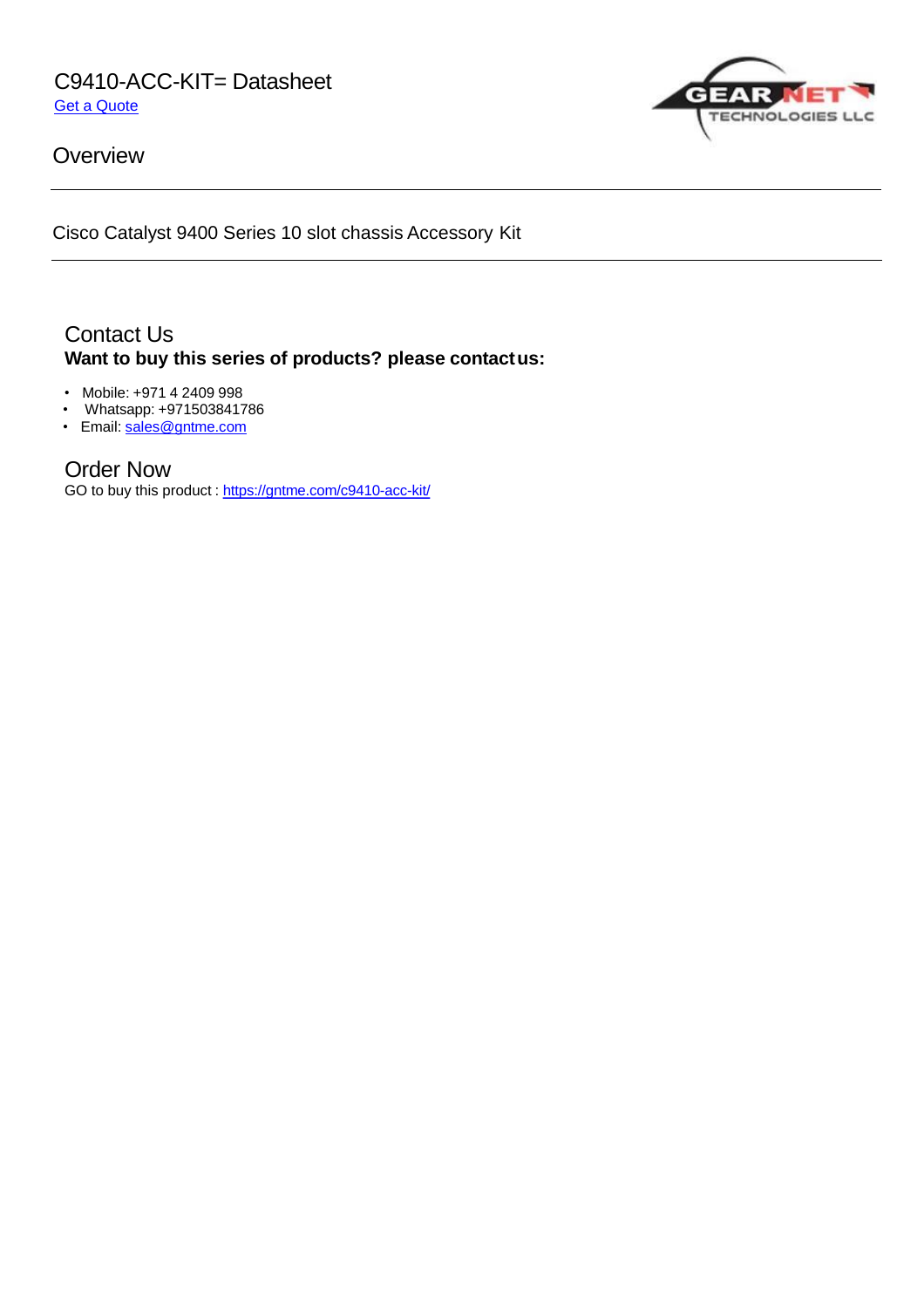**How to identify the right Cisco switch for your needs?**

**Whether you're acquiring a new switch, just read check a few simple questions and get your results.**

| 1. Are you<br>purchasing a new<br>switch or upgrading<br>an old one? | 2. What's the<br>purpose of the<br>new switch? | 3. Where will<br>you deploy the<br>new<br>switch? | 4. Do you need<br>converged wired<br>and wireless<br>support? | 5. What are your<br>connectivity<br>needs? | 6. What type of<br>switch do you<br>prefer? | <b>Baseline Switch</b>                      | <b>Full-Featured Switch</b>                                                           |
|----------------------------------------------------------------------|------------------------------------------------|---------------------------------------------------|---------------------------------------------------------------|--------------------------------------------|---------------------------------------------|---------------------------------------------|---------------------------------------------------------------------------------------|
|                                                                      |                                                | <b>Branch</b>                                     | Yes                                                           | Multigigabit Ethernet                      | Modular                                     | Cisco Catalyst 4500E (Supervisor 9-E)       | Cisco Catalyst 9400 Series*2                                                          |
|                                                                      |                                                |                                                   |                                                               |                                            | Stackable                                   | <b>Cisco Catalyst 3650 Series</b>           | <b>Cisco Catalyst 9300</b><br>Series* <sup>1</sup> Cisco Catalyst<br>3850 Series      |
|                                                                      |                                                |                                                   | No                                                            | Multigigabit Ethernet                      | Modular                                     | Cisco Catalyst 4500E (Supervisor 9-E)       | Cisco Catalyst 9400 Series*2                                                          |
|                                                                      |                                                |                                                   |                                                               |                                            | Stackable                                   | <b>Cisco Catalyst 3650 Series</b>           | Cisco Catalyst 9300 Series*1<br><b>Cisco Catalyst 3850 Series</b>                     |
|                                                                      |                                                |                                                   |                                                               | <b>Gigabit Ethernet</b>                    | Modular                                     | Cisco Catalyst 4500E (Supervisor 8L-E)      | Cisco Catalyst 9400 Series*2                                                          |
|                                                                      |                                                |                                                   |                                                               |                                            | Stackable                                   | <b>Cisco Catalyst 2960-X Series</b>         | <b>Cisco Catalyst 3650 Series</b><br>Cisco Catalyst 9300 Series*1                     |
|                                                                      |                                                |                                                   |                                                               |                                            | Non-stackable                               | <b>Cisco Catalyst 2960-L Series</b>         | <b>Cisco Catalyst 2960-CX Series</b><br><b>Cisco Catalyst Digital Building Series</b> |
|                                                                      |                                                |                                                   |                                                               |                                            | <b>Cloud Managed</b>                        | <b>Cisco Meraki MS Series</b>               | $\overline{\phantom{a}}$                                                              |
|                                                                      |                                                |                                                   |                                                               | <b>Fast Ethernet</b>                       | $\overline{\phantom{a}}$                    | Cisco Catalyst 2960-Plus Series             | $\sim$                                                                                |
|                                                                      | <b>Access</b>                                  | Campus                                            | Yes                                                           |                                            | Modular                                     | Cisco Catalyst 4500E (Supervisor 9-E)       | Cisco Catalyst 9400 Series*2                                                          |
|                                                                      |                                                |                                                   |                                                               | Multigigabit Ethernet                      | Stackable                                   | <b>Cisco Catalyst 3650 Series</b>           | Cisco Catalyst 9300 Series*1<br><b>Cisco Catalyst 3850 Series</b>                     |
|                                                                      |                                                |                                                   |                                                               |                                            | Modular                                     | Cisco Catalyst 4500E (Supervisor 9-E)       | Cisco Catalyst 9400 Series*2                                                          |
|                                                                      |                                                |                                                   |                                                               | <b>Gigabit Ethernet</b>                    | Stackable                                   | <b>Cisco Catalyst 3650 Series</b>           | Cisco Catalyst 9300 Series*1<br><b>Cisco Catalyst 3850 Series</b>                     |
|                                                                      |                                                |                                                   | No                                                            | Multigigabit Ethernet                      | Modular                                     | Cisco Catalyst 4500E (Supervisor 8L-E)      | Cisco Catalyst 9400 Series*2                                                          |
| <b>New Switch</b>                                                    |                                                |                                                   |                                                               |                                            | Stackable                                   | <b>Cisco Catalyst 3650 Series</b>           | Cisco Catalyst 9300 Series <sup>*1</sup><br><b>Cisco Catalyst 3850 Series</b>         |
|                                                                      |                                                |                                                   |                                                               | <b>Gigabit Ethernet</b>                    | Modular                                     | Cisco Catalyst 4500E (Supervisor 8L-E)      | Cisco Catalyst 9400 Series*2                                                          |
|                                                                      |                                                |                                                   |                                                               |                                            | Stackable                                   | <b>Cisco Catalyst 2960-X Series</b>         | <b>Cisco Catalyst 3650 Series</b><br>Cisco Catalyst 9300 Series*1                     |
|                                                                      |                                                |                                                   |                                                               |                                            | Non-stackable                               | <b>Cisco Catalyst 2960-L Series</b>         | $\overline{\phantom{a}}$                                                              |
|                                                                      |                                                |                                                   |                                                               |                                            | <b>Cloud Managed</b>                        | <b>Cisco Meraki MS Series</b>               | $\overline{\phantom{a}}$                                                              |
|                                                                      |                                                |                                                   |                                                               | <b>Fast Ethernet</b>                       | $\sim$                                      | <b>Cisco Catalyst 2960-Plus Series</b>      | $\overline{\phantom{a}}$                                                              |
|                                                                      |                                                | <b>Digital Building</b>                           |                                                               | Multigigabit Ethernet                      | $\overline{\phantom{a}}$                    | <b>Cisco Catalyst 3560-CX Series</b>        | $\overline{\phantom{a}}$                                                              |
|                                                                      |                                                |                                                   |                                                               | <b>Gigabit Ethernet</b>                    | $\overline{\phantom{a}}$                    | <b>Cisco Catalyst 2960-CX Series</b>        | <b>Cisco Catalyst Digital Building Series</b><br><b>Cisco Catalyst 2960-L Series</b>  |
|                                                                      |                                                |                                                   |                                                               | <b>Fast Ethernet</b>                       | $\hspace{0.5cm}$                            | <b>Cisco Catalyst 2960-C Series</b>         | <b>Cisco Catalyst 3650 Series</b>                                                     |
| Note:                                                                | <b>Backbone</b>                                |                                                   |                                                               | High Density (10/40/100<br>Gbps)           | $\overline{\phantom{a}}$                    | <b>Cisco Nexus 7000 Series (Recommended</b> | Cisco Nexus 9500 Series*3 (Alternative                                                |
|                                                                      |                                                |                                                   |                                                               |                                            |                                             | Product)                                    | Product)                                                                              |
|                                                                      |                                                |                                                   |                                                               | Medium Density (1/10/40<br>Gbps)           | Modular                                     | Cisco Catalyst 6500-E (Supervisor 2T)       | Cisco Catalyst 9400 Series*2<br>Cisco Catalyst 6807-XL (Supervisor 6T)                |
|                                                                      |                                                |                                                   |                                                               |                                            | Standalone                                  | Cisco Catalyst 3850 10G Fiber               | Cisco Nexus 9500 Series*3<br><b>Cisco Catalyst 6840-X</b>                             |
|                                                                      |                                                |                                                   |                                                               | Medium Density (1/10Gbps)                  | Modular                                     | Cisco Catalyst 4500E (Supervisor 8-E)       | Cisco Catalyst 9400 Series*2                                                          |
|                                                                      |                                                |                                                   |                                                               |                                            | Standalone                                  | <b>Cisco Catalyst 3850 Fiber</b>            | Cisco Nexus 9500 Series*3<br>Cisco Catalyst 3850 10G Fiber                            |

Competitive Switching Comparison: [Cisco](https://gntme.com/cisco/) vs. [HPE](https://gntme.com/hpe/)/Aruba vs. [Huawei](https://gntme.com/huawei/) vs. [Dell](https://gntme.com/dell-2/). Mapping between Catalyst 3850, Catalyst 4500E/4500X, Catalyst 6800 and Catalyst 9000 Cisco SMB Switching PortfolioTransition Quiz for Cisco Nexus Product Family & Evolution of Data Center Architecture See More Cisco Switch Topics



# **Selecting Cisco Switches-Campus, Branch, Digital Building**

## **Selection Decision Switch**

## **Looking for other types of switches?**

View more brand network switches, Cisco Campus / Data Center Switches, [HPE](https://gntme.com/hpe/) / Aruba / Data Center / ProCurve Switches, [Huawei](https://gntme.com/huawei/) Campus Switches / 5700 / 5720, 2700 / 3700 Switches, etc.

#### **More Related:**